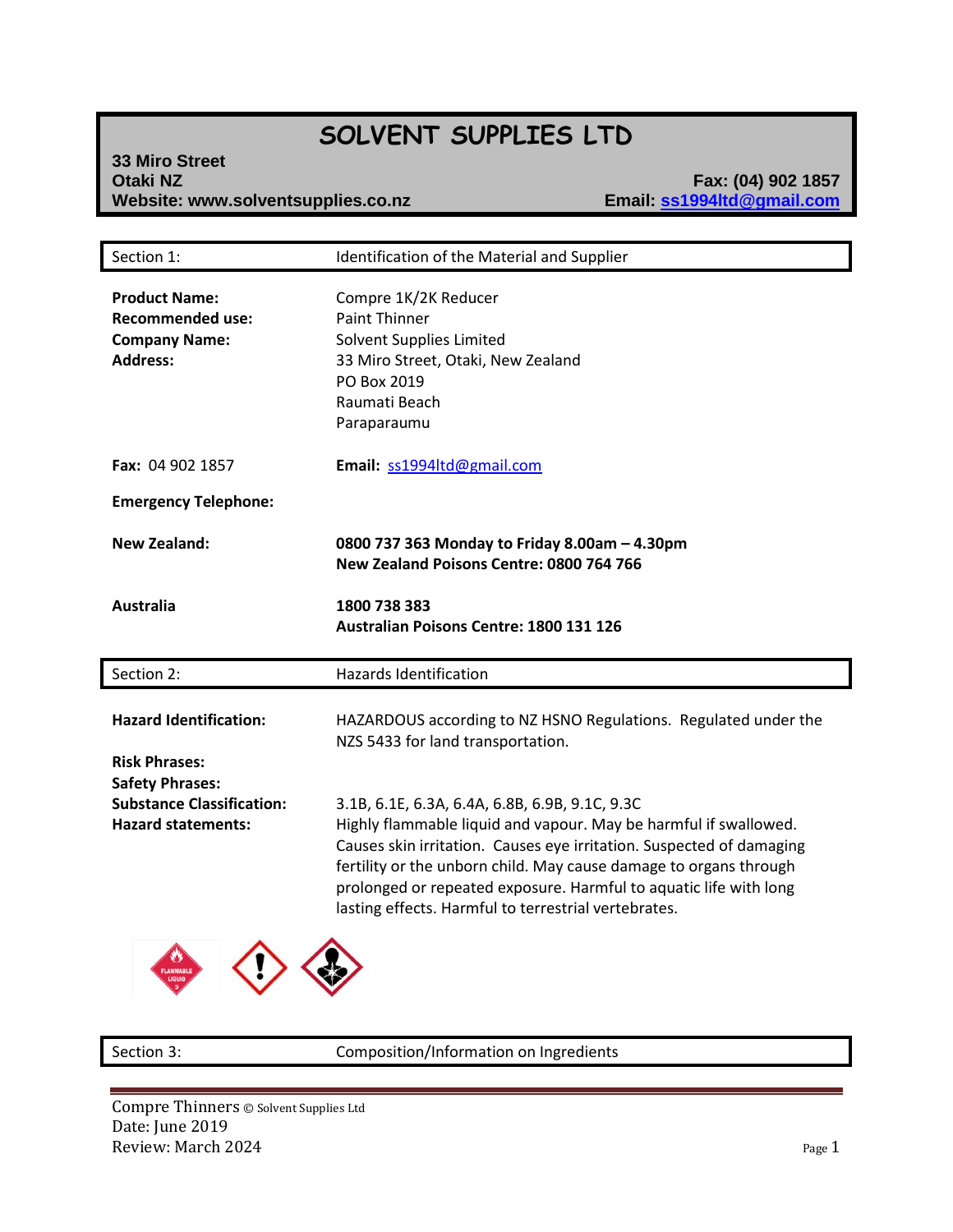| Ingredients:             | %                     | <b>CAS No:</b> | <b>TWA</b>                          |  |
|--------------------------|-----------------------|----------------|-------------------------------------|--|
| Methyl benzene           | 108-88-3<br>$30 - 60$ |                | 188 mg/m <sup>3</sup> as NZ OSH     |  |
|                          |                       |                | (WES) 2002                          |  |
| Isopropanol              | 10-30                 | 67-63-0        | 983 mg/m <sup>3</sup> as (WES) 1994 |  |
| Petroleum Naphtha, light | 10-30                 | 64742-49-0     | 72 mg/m <sup>3</sup> as h OSHA      |  |
| hydrotreated             |                       |                |                                     |  |
| n-Butyl Acetate          | 10-30                 | 123-86-4       | 713 mg/m <sup>3</sup> NZ OSH (WES)  |  |
|                          |                       |                | 2002                                |  |
| Acetone                  | $10 - 30$             | 67-64-1        | 1185 mg/m <sup>3</sup> NZ OSH (WES) |  |
|                          |                       |                | 2002                                |  |
| Dimethylbenzene          | 10-30                 | 1330-20-7      | 217 mg/m <sup>3</sup> NZ OSH (WES)  |  |
|                          |                       |                | 2002                                |  |
| Methyl Ethyl Ketone      | $1 - 10$              | 78-93-3        | 445 mg/m <sup>3</sup> NZ OSH (WES)  |  |
|                          |                       |                | 2002                                |  |

Section 4: First Aid Measures

| Eyes:      | Rinse cautiously with water for several minutes. Remove contact lenses if present and     |
|------------|-------------------------------------------------------------------------------------------|
|            | easy to do so. Continue rinsing. If eye irritation persists get medical attention/advice. |
| Swallowed: | Call a POISON CENTRE (NZ 0800 764 766) or Australia (131 126) or doctor/physician if      |
|            | you feel unwell.                                                                          |
| Skin:      | IF ON SKIN: Remove/Take off immediately all contaminated clothing. Rinse skin with        |
|            | water/shower. IF skin irritation occurs, get medical advice/attention.                    |
| Inhaled:   | Remove to fresh air and keep at rest in a position comfortable for breathing.             |

#### **Aggravated medical conditions caused by exposure Chronic Health Effects Advice to Doctor**

| Section 5: | <b>Fire Fighting Measures</b> |
|------------|-------------------------------|
|            |                               |

Extinguisher: Foam, Carbon Dioxide, Dry Chemical **Hazards from combustion products Special protective precautions and equipment for firefighters Fire/Explosion Hazard Auto Ignition Temperature Lower Explosion Limit/Upper Explosion Limit Hazchem code:** 3(Y)E **Flash Point:** 4°C

Section 6: Campioneer Contract Accidental Release Measures

## **Emergency Procedures**

Keep spectators away and avoid breathing dust or vapours.

Compre Thinners © Solvent Supplies Ltd Date: June 2019 Review: March 2024 Page 2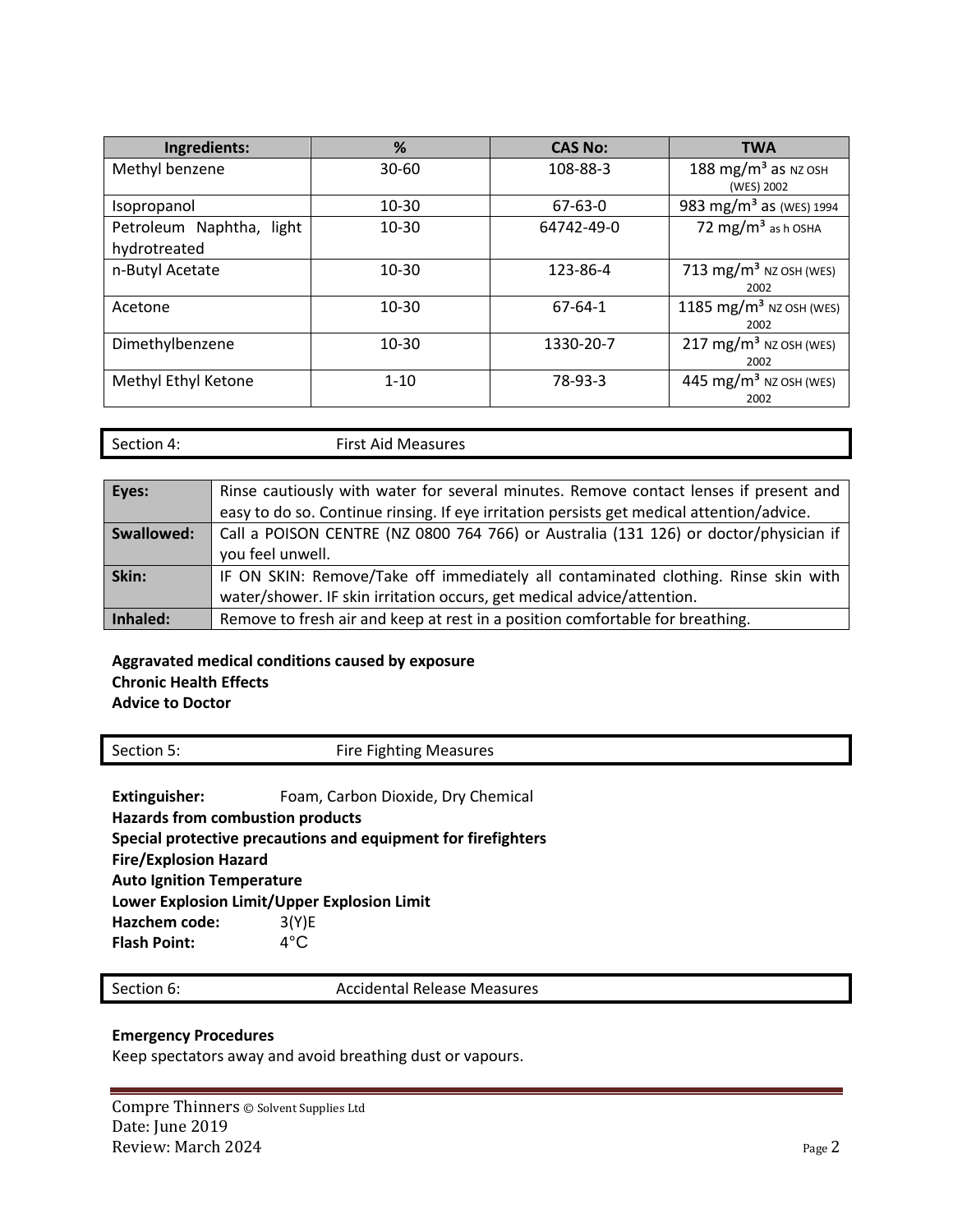### **Methods and materials for containment and clean up**

| <b>Minor Spills:</b> | Clean up spills immediately.<br>Wear protective clothing and breathing apparatus.<br>Use absorbent clean up materials, such as fire retardant treated sawdust or<br>diatomaceous earth.<br>Keep spills (and as much as possible cleaning runoffs) out of municipal sewers and<br>waterways.<br>Sweep up.<br>Place in separate container for disposal or recovery.                                                                                                                               |
|----------------------|-------------------------------------------------------------------------------------------------------------------------------------------------------------------------------------------------------------------------------------------------------------------------------------------------------------------------------------------------------------------------------------------------------------------------------------------------------------------------------------------------|
| <b>Major Spills:</b> | Dike and contain spill with inert materials (eg sand).<br>Keep spills (and as much as possible cleaning runoffs) out of municipal sewers and open<br>bodies of water.<br>Restrict access to area. No smoking or naked lights.<br>Clear area of personnel and move upwind.<br>Alert Fire Brigade and tell them location and nature of hazard.<br>Consider evacuation (or protect in place).<br>Stop leak if safe to do so.<br>Collect recoverable product into labeled containers for recycling. |

| Section 7: | Handling and Storage |
|------------|----------------------|

**Precautions for safe handling:** Avoid damaging containers. Keep lids on containers when not in use.

**Conditions for safe storage including any incompatibilities:**

**Storage Temperatures:** Min 1°C Max 40°C

| Section 8: | <b>Exposure Controls/Personal Protection</b> |
|------------|----------------------------------------------|
|            |                                              |

## **National Exposure standards for mixture:**

No exposure standards have been established for this product.

| Component                   | <b>Breathing Zone ppm</b>                                                                                        | Breathing Zone mg/m <sup>3</sup> |
|-----------------------------|------------------------------------------------------------------------------------------------------------------|----------------------------------|
| <b>Personal Protection:</b> |                                                                                                                  |                                  |
| Eye:                        | Safety eyewear with splash guards or side shields to prevent eye contact is<br>recommended when using any paint. |                                  |
| Hands/Feet:                 | Protective clothing. Gloves of neoprene or nitrile rubber – Industrial weight lined<br>gauntlet recommended.     |                                  |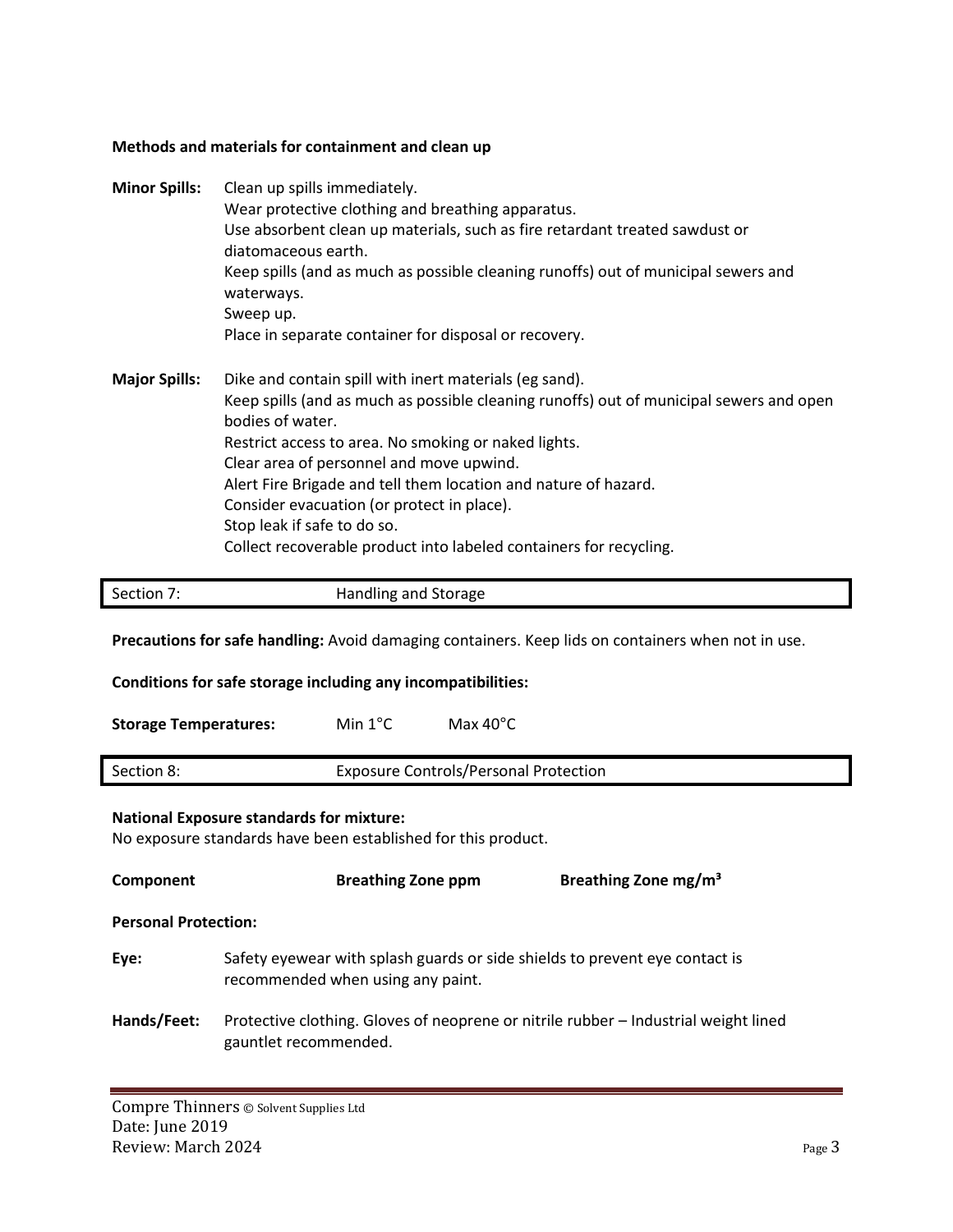**Other:** Overalls, impervious clothing, barrier cream, eyewash unit, skin cleansing cream. Practice good caution and personal cleanliness to avoid skin contact. Avoid breathing vapours of heated materials. Wash hands thoroughly before handling food.

| Section 9: | <b>Physical and Chemical Properties</b> |
|------------|-----------------------------------------|
|            |                                         |

#### **Appearance:** Clear liquid

| Odour       | <b>PH</b> | <b>Vapour</b><br><b>Pressure</b> | <b>Vapour</b><br><b>Density</b> | <b>Boiling</b><br>Point | <b>Melt</b><br><b>Freeze</b> | Solubility | <b>Volatile</b><br>by Weight |
|-------------|-----------|----------------------------------|---------------------------------|-------------------------|------------------------------|------------|------------------------------|
| Hydrocarbon | n/a       |                                  |                                 | $82^{\circ}$ C          |                              | Immiscible | 100                          |

| Section 10: | <b>Stability and Activity</b> |
|-------------|-------------------------------|
|-------------|-------------------------------|

| <b>Chemical Stability:</b>       | Product is considered stable under normal storage and |  |  |
|----------------------------------|-------------------------------------------------------|--|--|
|                                  | handling conditions.                                  |  |  |
| <b>Conditions to avoid:</b>      | Freezing, excessive heat and changes in temperature,  |  |  |
|                                  | incompatible material.                                |  |  |
| Hazardous decomposition product: | Oxides of carbon and nitrogen.                        |  |  |
| <b>Hazardous reactions:</b>      | Hazardous polymerization will not occur.              |  |  |

Section 11: Toxicological Information

No data available for this product. Refer to individual raw materials.

**Component: Oral:** LD50 mg/kg **Dermal:** LD50 mg/kg **Inhale:** LC50 ppm

Section 12: **Hazard Identification** 

No data available for this product. **Do not** allow the product to enter the environment.

**Component: Fish:** LC50 mg/Lt **BCF:** <100 Kow

| $\sim$<br>Section<br><b>. J.</b> | Disposal Considerations |
|----------------------------------|-------------------------|
|                                  |                         |
|                                  |                         |

Special precautions for landfill or incineration.

Consult manufacturer for recycling options and recycle where possible.

Decontaminate empty containers. Observe all label safeguards until containers are cleaned and destroyed.

Section 14: Transport Information



Compre Thinners © Solvent Supplies Ltd Date: June 2019 Review: March 2024 Page 4